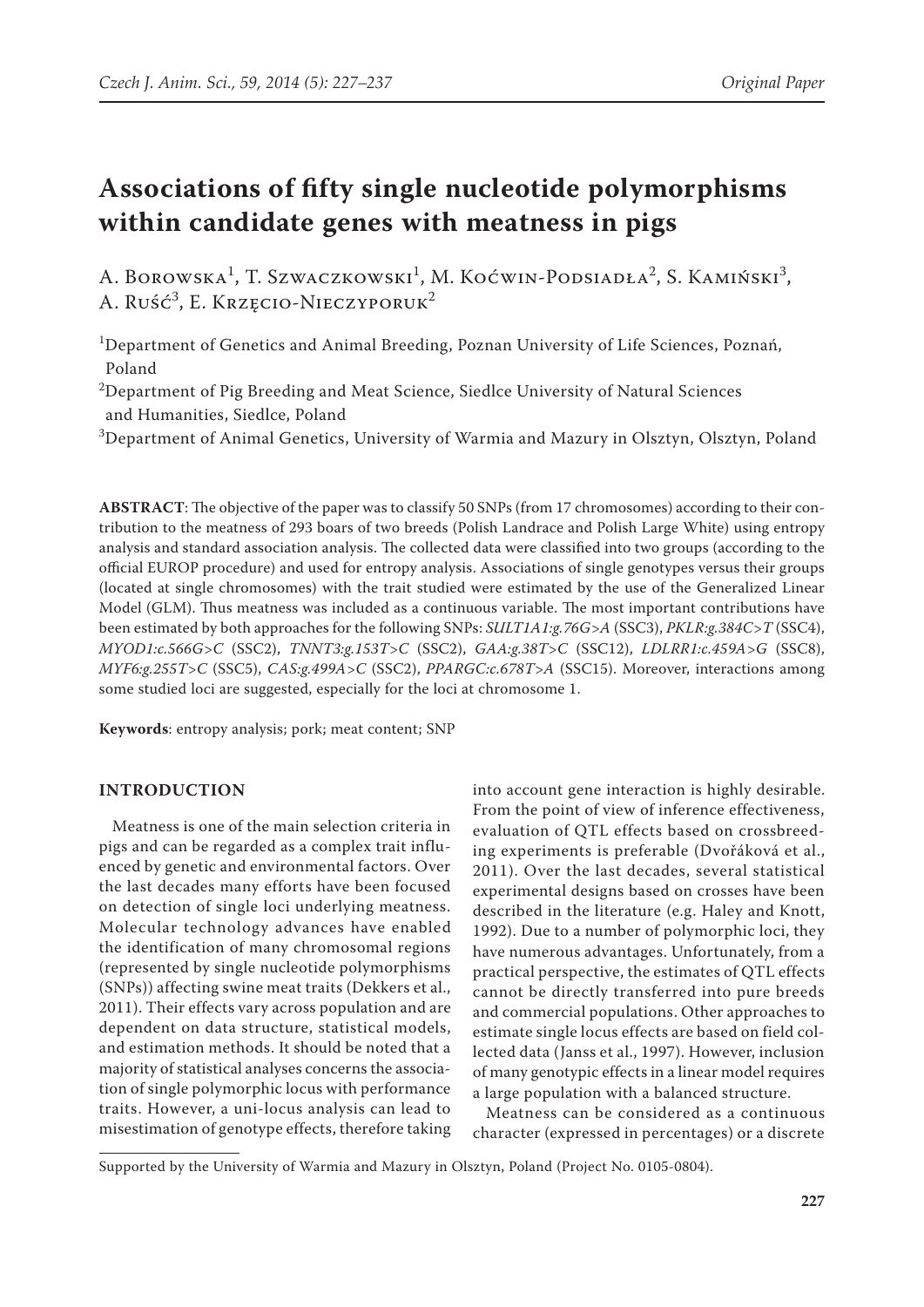one when the so-called EUROP classification is employed. In consequence, this trait can be treated as categorical. It has a complex genetic background (Hamill et al., 2012). Statistical analysis of discrete variables requires other approaches compared to those addressed for continuous characters. One of these methods is the so-called entropy analysis which enables reduction of recorded categorical variables (e.g. genotypes) to their contribution to the final assessment (meatness classes). This methodology has been increasingly implemented in genetic studies (Moore et al., 2006). However, the application of entropy analysis is still marginal in animal science.

The objective of this paper was to classify the effects of fifty candidate single nucleotide polymorphisms (located on 17 chromosomes) according to their contribution in swine meatness. In a second step, association analysis among single genotypes versus their groups (located at single chromosomes) and the trait studied was performed.

## **MATERIAL AND METHODS**

The records of 293 live boars of two breeds (101 – Polish Landrace and 192 – Polish Large White), under performance test, were included into the analysis. A single record has the following structure: recorded animal code, sire code (13), breed (2), year of birth (5), month of birth (12), and meatness (expressed in percentage) as well as polymorphism at 50 loci from 17 chromosomes. Meatness (MC) was measured between days 170–210 of a pig's life and in Poland it is estimated as follows:

$$
\begin{aligned} \text{MC} = -0.4776 \text{P}_{\text{2ST}} - 0.4593 \text{ P}_{\text{4ST}} + 0.3486 \text{ P}_4 \text{M}_{\text{ST}} + \\ + 48.9829 \end{aligned}
$$

where:

- $P_{2ST}$  = standardized backfat thickness at point P2 (behind the last rib, 3 cm from the middle line of the back)
- $P_{4ST}$  = standardized backfat thickness at point P4 (behind the last rib, 8 cm from the middle line of the back)

 $P_4M_{ST}$  = height of loin at point P4

Average meatness was 59.23 ± 1.45%. All loci studied in the present work were considered as candidate ones, potentially associated with pork carcass quality (Kaminski et al., 2008).

For entropy analysis the meatness was classified according to the so-called EUROP applied by

routine carcass classification. Although the classification covers six classes ( $S = at least 60\%$  meat content,  $E = 55-60\%$ ,  $U = 50-55\%$ ,  $R = 45-50\%$ ,  $Q = 40-45$ %, and  $P =$  less than 40%), the individuals recorded were assigned to groups S (83 records) and E (211 records). In the case of association analysis, meatness was treated as continuous. To improve data structure, some restrictions were done prior to the analysis. The number of individuals per half-sib group and single genotype was at least five. It should be stressed that all experimental animals were free from recessive mutation in *RYR1* gene (Ryanodine Receptor) known to affect the meatness and meat quality. All fatteners were genotyped in 50 loci (Table 1) by the method described earlier (Kamiński et al., 2008). Whereas allelic frequencies in the loci studied for both breeds are listed in Table 2.

*Statistical analysis.* The effects of the loci studied on meatness were examined in two steps. Firstly, genotypes were classified according to their participation in meatness variability. In the second stage, effects of a single genotype and combined genotypes on the trait recorded were checked.

As already mentioned, 50 identified genotypes were included. In order to rank the loci according to their effects on meatness and relationships among these SNPs, entropy analysis was employed (see e.g. Moore et al., 2006). For each SNP and SNP groups at the same chromosomes entropy and conditional entropy were estimated.

Conditional entropy  $H(M|S_i)$  quantifies the remaining uncertainty about meatness (*M*) with the knowledge of SNP (S*<sup>i</sup>* ).

$$
H(M|S_i) = -\sum_{b} p(s_i) \sum_{a} p(m|s_i) \log p(m|s_i)
$$

where:

*M* = discrete random variables of meatness classes

*Si* = discrete random variables of SNP genotype

```
p(s_i)\beta = probability of a given S_i value
```
 $p(m|s_i)$  = value of conditional probability distributions

For each pair of SNPs, the joint entropy  $H(S_j, S_j)$ , mutual information  $I(S_j, S_j)$ , and their quotient were assessed to estimate the interaction between two variables (genotypes).  $I(S_i, S_j)$  is a measure of correlation between attributes, which is always zero or positive. It is zero if and only if the two attributes are independent.

More detailed description of the parameters was given by Dobek et al. (2012). The categorization of SNPs to the meatness is shown in Figure 1. The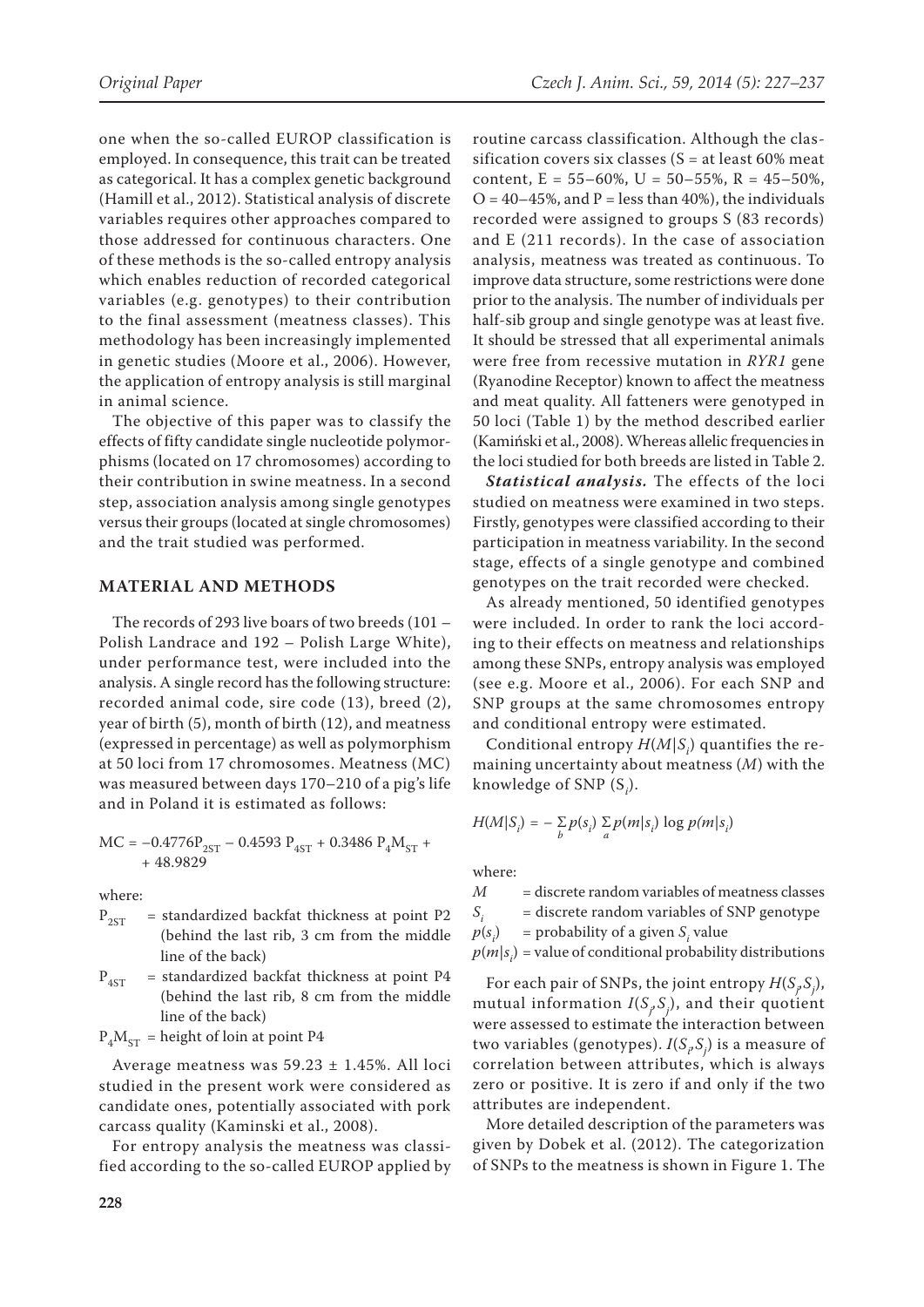| Gene               | Gene name                                                         | GenBank accession No. | Locus          | <b>SNP</b> function  |
|--------------------|-------------------------------------------------------------------|-----------------------|----------------|----------------------|
| ACSL4              | acylo CoA synthase long chain 4                                   | DQ144454              | $c.*2645G > A$ | 3'UTR                |
| <b>ADIPOQ</b>      | adiponectin C1Q                                                   | AJ849536              | g.1719G>A      | p.Val60Ile           |
| APOA2              | apolipoprotein A2                                                 | AJ564196              | g.350G > A     | intron 3             |
| CAST               | calpastatin                                                       | DQ339697 + AY594692   | c.408A > G     | p.Asn167Ser          |
| CAST               | calpastatin                                                       | DD217638              | g.47A > G      | p.Arg339Lys          |
| CAST               | calpastatin                                                       | DD217639              | g.499A>C       | p.Arg728Ser          |
| CRH                | corticotropin releasing hormone                                   | AF440229              | c.400G > A     | p.Arg28Gln           |
| <b>CSTB</b>        | cystatin B                                                        | AJ315561              | g.367A > G     | p.Asp63Asn           |
| CYP2E1             | cytochrome p 450 2E1                                              | AJ697882              | g.2412C>T      | 5' flanking          |
| CYP2E1             | cytochrome p 450 2E1                                              | AJ697884              | c.744G > A     | p.Ala475Thr          |
| CYP21              | steroid 21 hydroxylase                                            | M83939                | g.2991A>C      | intron splicing site |
| <i>DECR1</i>       | mitochondrial 2,4 dienoyl CoA reductase 1                         | AF335499              | c.90G > C      | p.Val54Leu           |
| DES                | desmin                                                            | AF136188              | c.749C > T     | silent               |
| ESR1               | estrogen receptor 1                                               | AF034974              | c.472T>C       | silent               |
| ESR2               | estrogen receptor 2                                               | AY357117              | c.388G > A     | p.Met317Val          |
| <b>GAA</b>         | alpha acid glucosidase                                            | AJ557226              | g.38C > T      | silent               |
| GAD2               | glutamate decarboxylase 2 gene                                    | AF473817              | c.340T>C       | intron               |
| GH                 | growth hormone                                                    | U58113                | g.200G > T     | SP1 binding          |
| GH                 | growth hormone                                                    | U58113                | g.306A > T     | TATA box             |
| GH                 | growth hormone                                                    | AY727040              | c.485A.G       | p.Arg22Gln           |
| <b>GHR</b>         | growth hormone receptor                                           | DQ388035              | c.155A > G     | silent               |
| GYS1               | glycogen synthase 1                                               | AJ507152              | g.418G > A     | intron 14            |
| H FABP             | heart fatty acid binding protein                                  | X98558                | g.1324T>C      | 5' flanking          |
| HSD11B1            | hydroxysteroid (11-beta) dehydrogenase 1                          | AF414124              | c.446G>C       | p.Gln123His          |
| LDLRRP1            | low density lipoprotein receptor related<br>protein 1             | AF526393              | c.*459A>G      | 3'UTR                |
| <b>LEPR</b>        | leptine receptor                                                  | AF184173              | c.609C > T     | p.Thr69Met           |
| <b>LPL</b>         | lipoprotein lipase                                                | AY332511              | g.1026G>A      | intron 6             |
| MC4R               | melanocortin 4 receptor                                           | AF087937              | c.678G > A     | p.Asp298Asn          |
| MC5R               | melanocortin 5 receptor                                           | AF133793              | c.303G > A     | p.Ala109Thr          |
| MEF <sub>2A</sub>  | myocyte enhancer factor 2A                                        | AF053924              | c.413G > T     | silent               |
| MEF <sub>2</sub> D | myocyte enhancer factor 2D                                        | AJ519842              | g.638C>T       | intron 4             |
| MYF5               | myogenic factor 5                                                 | Y17154                | g.580C>T       | 5' flanking          |
| MYF6               | myogenic factor 6, herculin                                       | AY327443              | g.255T>C       | 5' flanking          |
| <i>MYH4</i>        | myosin heavy chain 4                                              | AJ493461              | g.26T > A      | 3'UTR                |
| MYOD1              | myogenic differentiation                                          | U12574                | $c.566G$ >C    | p.Arg76Pro           |
| <b>MYOG</b>        | myogenin                                                          | X89007                | g.673C>T       | silent               |
| <b>MYOP</b>        | myopalladin                                                       | AJ560657              | g.298G>T       | 3'UTR                |
| PKLR               | pyruvate kinase, liver, RBC                                       | AJ251197              | g.384T>C       | intron 10            |
| $\mathcal{PKM}$    | pyruvate kinase, muscle                                           | AJ557235              | g.32T>C        | $3' \mathrm{UTR}$    |
| PPARG              | peroxisome proliferator activated receptor<br>gamma 1             | AY044238              | g.324A>G       | promotor             |
| PPARGC             | peroxisome proliferator activated receptor<br>gamma coactivator 1 | AY484500              | c.678T > A     | p.Cys430Ala          |

Table 1. Molecular description of SNPs genotyped in analyzed fatteners (subset of 50 SNPs included in SNiPORK chip, Kamiński et al., 2008)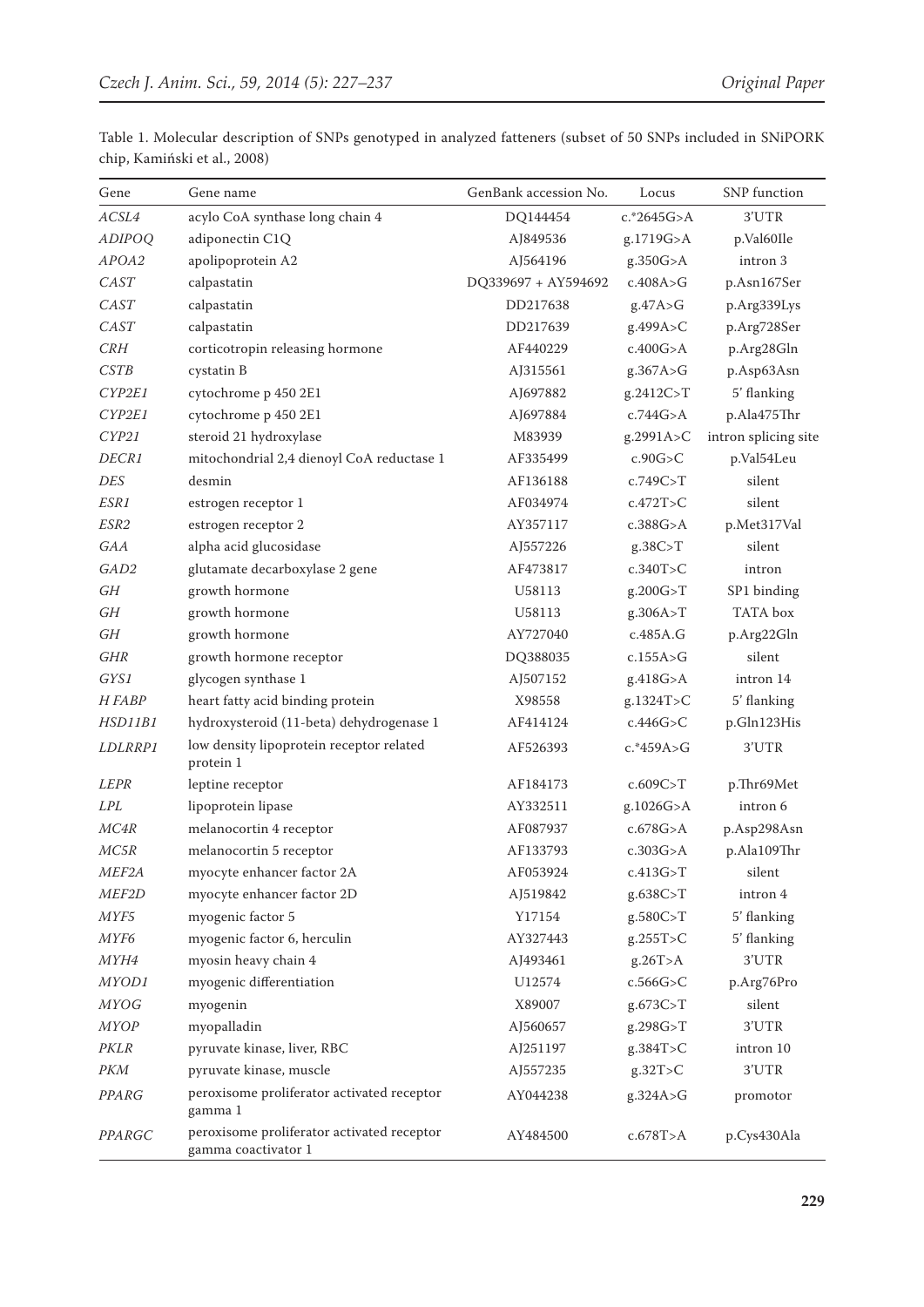| Gene           | Gene name                                     | GenBank accession No. | Locus       | <b>SNP</b> function |
|----------------|-----------------------------------------------|-----------------------|-------------|---------------------|
| PRKAG3         | protein kinase, AMP activated, gamma subunit  | AF214521              | c.1845G > A | p.Val249Ile         |
| PRLR           | prolactin receptor                            | U96306                | c.201A > G  | p.Ser591Gly         |
| OTL BamHI      | OTL RFLP marker                               | AY574041              | g.94C > T   | marker              |
| SFRS1          | splicing factor arginine/serine rich 1        | DO098951              | c.1146C > T | intron              |
| <i>SULT1A1</i> | phenol preferring sulfotransferase 1          | AJ885177              | g.76G > A   | nd                  |
| TGFB1          | transforming growth factor $\beta$ 1          | AJ621785              | g.180G > A  | intron 6            |
| TGFB1R         | transforming growth factor $\beta$ 1 receptor | AB182258              | c.141C > T  | p.Pro8Ser           |
| TNNT3          | troponin T, type 3                            | AJ566367              | g.153T>C    | intron 14           |
| <b>TYR</b>     | tyrosinase                                    | AB207236              | c.663C > T  | silent              |

Table 1 to be continued

\*substitution located in the 3'UTR, nd = no data

graphs show the following values:  $H(M) - H(M|S_i)$ , where predicted variable  $M$  is meatness and  $\mathcal{S}^{}_{i}$  denotes genotypes. To visualize relationships among the recorded loci, they were clustered using the method of hierarchical clustering according to the Ward approach (Jobson, 1992). Constructed dendrogram shows related loci close together. The reciprocity of normed mutual information, i.e.  $H(S_i S_j)/I(S_i S_j)$ , was used as the distance measure. Analyses were performed using the R software package (Version 2.1.0, 2009).

Prior to association studies, exploratory analysis was performed to improve the data structure. Significance of breed, sire, month, and year of birth were evaluated using the Analysis of Variance (ANOVA) procedure of SAS (Statistical Analysis System, Version 9.1, 2002–2003). Based on these results, only birth year and sire effects were included into the association analysis as fixed and random, respectively. Finally, the following linear model was used:

$$
y = \mathbf{X}_1 \boldsymbol{\beta}_1 + \mathbf{X}_2 \boldsymbol{\beta}_2 + \mathbf{Z} u + e
$$

where:

| y                          | = vector of observation for meatness (as a              |
|----------------------------|---------------------------------------------------------|
|                            | continuous variable)                                    |
| $\beta_{1}$                | = vector of fixed genotypic or chromosomal              |
|                            | effects (groups with at least 5 observa-                |
|                            | tions were analyzed)                                    |
| $\beta_{2}$                | = vector of fixed effects of birth years                |
| $\boldsymbol{\mathcal{U}}$ | = vector of random sire effects                         |
| $\epsilon$                 | $=$ vector of random residuals                          |
|                            | $X_1, X_2, Z$ = respective incidence matrices for fixed |
|                            | and respective effects                                  |
|                            |                                                         |

Statistical inference on differences among these genotypic means was based on *F*-test using the above mentioned procedure of SAS.

## **RESULTS AND DISCUSSION**

*Classification of loci and chromosomes.* Conditional entropy coefficients for single loci and their groups (at the same chromosome) are visualized in Figures 1 and 2, respectively. As already mentioned, the fifty loci analyzed were perceived as candidate genes influencing pig meatness. However, participation of particular loci in the studied trait varied. Although these entropy coefficients cannot be statistically verified, some considerable differences between loci contribution to meatness were observed. For eleven loci the entropies were higher than 0.01. Most important contributions have been estimated for SNPs: *SULT1A1:g.76G>A* (SSC3), *PRKAG3:c.1845G>A* (SSC15), *PKLR:g.384T>C* (SSC4), *ADPIPOQ:g.1719G>A* (SSC13), *MYOD1:c.566G>C* (SSC2), and *TNNT3:g.153T>C* (SSC2). Unfortunately, the number of reports on the effects of the above mentioned molecular regions is still relatively small. The majority of these analyses focus on estimation of single locus effects. Moreover, many studies are based on crossbreeding experiments. Hence, direct comparison of the obtained results with literature reports seems to be difficult. The highest participation in meatness was estimated for *SULT1A1:g.76G>A*. Unfortunately, to our knowledge, association of *SULT1A1* gene with swine production traits has not yet been sufficiently described. Skinner et al. (2006) suggested potential associations of the gene with swine skatole levels, however this trait is not directly connected with meatness. This locus has already been recommended as potentially associated with pork traits by Kamiński et al. (2009).

Many reports concern porcine *PRKAG3* gene as a gene influencing meatness (Škrlep et al., 2010a; Rohrer et al., 2012). Qiao et al. (2010) showed a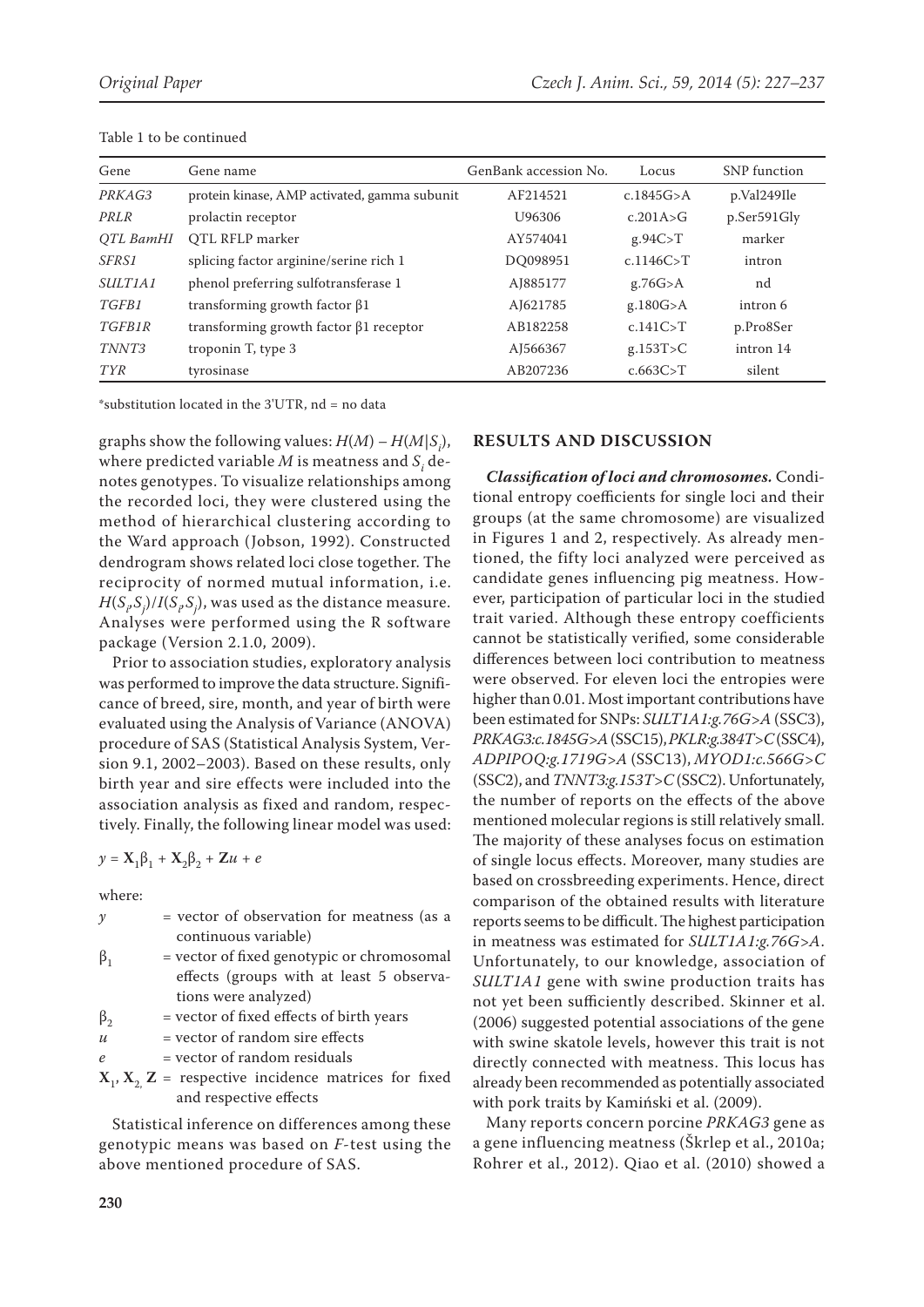|                  | Locus       | Allele           | Frequency |                  |                            |             |                  |          | Frequency    |
|------------------|-------------|------------------|-----------|------------------|----------------------------|-------------|------------------|----------|--------------|
| Gene             |             |                  | PL        | <b>PLW</b>       | Gene                       | Locus       | Allele           | PL       | $\rm PLW$    |
| ACSL             | c.*2645G>A  | $\boldsymbol{A}$ | 0.508108  | 0.040816         | <b>LEPR</b>                | c.609C > T  | $\cal C$         | 0.203125 | 0.764706     |
|                  |             | G                | 0.491892  | 0.959184         |                            |             | T                | 0.796875 | 0.235294     |
| <b>ADIPOQ</b>    | g.1719G>A   | $\boldsymbol{A}$ | 0.068783  | $\boldsymbol{0}$ | <b>LPL</b>                 | g.1026G>A   | $\boldsymbol{A}$ | 0.624339 | 0.362745     |
|                  |             | G                | 0.931217  | $\mathbf{1}$     |                            |             | G                | 0.375661 | 0.637255     |
| APOA2            | g.350G>A    | $\boldsymbol{A}$ | 0.342932  | 0.093137         | MC4R                       | c.678G > A  | $\boldsymbol{A}$ | 0.236979 | 0.617647     |
|                  |             | G                | 0.657068  | 0.906863         |                            |             | G                | 0.763021 | 0.382353     |
| CAST             | c.408A > G  | $\boldsymbol{A}$ | 0.742188  | 0.529412         | MC5R                       | c.303G > A  | $\boldsymbol{A}$ | 0.338542 | $\mathbf{1}$ |
|                  |             | G                | 0.257813  | 0.470588         |                            |             | G                | 0.661458 | $\mathbf{0}$ |
| CAST             | g.47A > G   | $\boldsymbol{A}$ | 0.863128  | 0.704545         | MEF <sub>2A</sub>          | c.413G > T  | $\boldsymbol{A}$ | 0.39267  | 0.617647     |
|                  |             | G                | 0.136872  | 0.295455         |                            |             | G                | 0.60733  | 0.382353     |
| CAST             | g.499A>C    | $\boldsymbol{A}$ | 0.824607  | 0.623762         | MEF <sub>2</sub> D         | g.638C>T    | $\cal C$         | 0.973404 | 0.840206     |
|                  |             | $\cal C$         | 0.175393  | 0.376238         |                            |             | $\cal T$         | 0.026596 | 0.159794     |
| CRH              | c.400G > A  | $\cal C$         | 0.619681  | 0.292079         | $MYF5$                     | g.580C>T    | $\cal C$         | 0.986979 | 0.745098     |
|                  |             | $\cal T$         | 0.380319  | 0.707921         |                            |             | $\cal T$         | 0.013021 | 0.254902     |
| <i>CSTB</i>      | g.367A > G  | $\cal C$         | 0.612903  | 0.569307         | MYF <sub>6</sub>           | g.255T>C    | $\cal C$         | 0.361257 | 0.29902      |
|                  |             | $\cal T$         | 0.387097  | 0.430693         |                            |             | $\cal T$         | 0.638743 | 0.70098      |
| CYP2E1           | g.2412C>T   | $\cal C$         | 0.376963  | 0.495098         | <i>MYH4</i>                | g.26T > A   | $\boldsymbol{A}$ | 0.904762 | 0.855        |
|                  |             | $\cal T$         | 0.623037  | 0.504902         |                            |             | $\cal T$         | 0.095238 | 0.145        |
| CYP2E1           | c.744G > A  | $\boldsymbol{A}$ | 0.622396  | 0.514706         | MYOD1                      | $c.566G$ >C | $\cal C$         | 0.148649 | 0.070707     |
|                  |             | G                | 0.377604  | 0.485294         |                            |             | $\cal G$         | 0.851351 | 0.929293     |
| CYP21            | g.2991A>C   | $\boldsymbol{A}$ | 0.596354  | 0.754902         | <b>MYOG</b>                | g.673C>T    | $\cal C$         | 0.966146 | 0.925743     |
|                  |             | $\cal C$         | 0.403646  | 0.245098         |                            |             | $\cal T$         | 0.033854 | 0.074257     |
| DECR1            | c.90G > C   | $\cal C$         | 0.585938  | 0.534314         | <b>MYOP</b>                | g.298G>T    | G                | 0.218023 | 0.436275     |
|                  |             | G                | 0.414063  | 0.465686         |                            |             | $\cal T$         | 0.781977 | 0.563725     |
| DES              | c.749C > T  | $\cal C$         | 0.863874  | 0.970588         | PKLR                       | g.384T>C    | $\cal C$         | 0.316754 | 0.436275     |
|                  |             | $\cal T$         | 0.136126  | 0.029412         |                            |             | $\cal T$         | 0.683246 | 0.563725     |
| ESR1             | c.472T > C  | $\cal C$         | 0.125654  | 0.514851         | PKM                        | g.32T > C   | $\cal C$         | 0.453125 | 0.705882     |
|                  |             | $\cal T$         | 0.874346  | 0.485149         |                            |             | $\cal T$         | 0.546875 | 0.294118     |
| ESR2             | c.388G > A  | $\boldsymbol{A}$ | 0.796875  | 0.392157         | PPARG                      | g.324A>G    | $\boldsymbol{A}$ | 0.473958 | 0.308824     |
|                  |             | G                | 0.203125  | 0.607843         |                            |             | $\cal G$         | 0.526042 | 0.691176     |
| GAA              | g.38C > T   | $\cal C$         | 0.497382  | 0.292079         | PPARGC                     | c.678T>A    | $\boldsymbol{A}$ | 0.481771 | 0.313725     |
|                  |             | $\cal T$         | 0.502618  | 0.707921         |                            |             | $\cal T$         | 0.518229 | 0.686275     |
| GAD <sub>2</sub> | c.340T > C  | $\cal C$         | 0.889474  | $\mathbf 1$      | PRKAG3                     | c.1845G>A   | $\boldsymbol{A}$ | 0.632275 | 0.196078     |
|                  |             | $\cal T$         | 0.110526  | $\boldsymbol{0}$ |                            |             | G                | 0.367725 | 0.803922     |
| GH               | g.200G>T    | G                | 0.994792  | 0.803922         | PRLR                       | c.201A > G  | А                | 0.710938 | 0.460784     |
|                  |             | T                | 0.005208  | 0.196078         |                            |             | G                | 0.289063 | 0.539216     |
| GH               | g.306A>T    | $\boldsymbol{A}$ | 0.611979  | 0.382353         | QTL BamHI                  | g.94C > T   | $\cal C$         | 0.174479 | 0.460784     |
|                  |             | $\cal T$         | 0.388021  | 0.617647         |                            |             | $\cal T$         | 0.825521 | 0.539216     |
| GH               | c.485A>G    | $\boldsymbol{A}$ | 0.955497  | 0.568627         | SFRS1                      | c.1146C > T | $\cal C$         | 0.442408 | 0.431373     |
|                  |             | G                | 0.044503  | 0.431373         |                            |             | $\cal T$         | 0.557592 | 0.568627     |
| GHR              | c.155A > G  | $\boldsymbol{A}$ | 0.502604  | 0.004902         | <i>SULT1A1</i>             | g.76G > A   | $\boldsymbol{A}$ | 0.719577 | 0.475248     |
|                  |             | $\cal G$         | 0.497396  | 0.995098         |                            |             | $\cal G$         | 0.280423 | 0.524752     |
| GYS1             | g.418G>A    | $\boldsymbol{A}$ | 0.751309  | 0.695            | TGFB1                      | g.180G > A  | $\boldsymbol{A}$ | 0.093583 | 0.21         |
|                  |             | $\cal G$         | 0.248691  | 0.305            |                            |             | $\cal G$         | 0.906417 | 0.79         |
| H FABP           | g.1324T>C   | $\cal C$         | 0.052356  | 0.268421         | <b>TGFB1R</b>              | c.141C > T  | $\cal C$         | 0.459893 | 0.484848     |
|                  |             | $\cal T$         | 0.947644  | 0.731579         |                            |             | $\cal T$         | 0.540107 | 0.515152     |
| HSD11B1          | c.446G > C  | $\cal C$         | 0.95288   | 0.519608         | TNNT3                      | g.153T>C    | $\cal C$         | 0.847594 | 0.217822     |
|                  |             | $\cal G$         | 0.04712   | 0.480392         |                            |             | $\cal T$         | 0.152406 | 0.782178     |
| <i>LDLRRP1</i>   | $c.*459A>G$ | $\boldsymbol{A}$ | 0.223757  | 0.519608         | ${\cal T}{\cal Y}{\cal R}$ | c.663C > T  | $\cal C$         | 0.476563 | 0.632353     |
|                  |             | G                | 0.776243  | 0.480392         |                            |             | $\boldsymbol{T}$ | 0.523438 | 0.367647     |

Table 2. Frequency of alleles in loci studied across two breeds

PL = Polish Landrace, PLW = Polish Large White, \*substitution located in the 3'UTR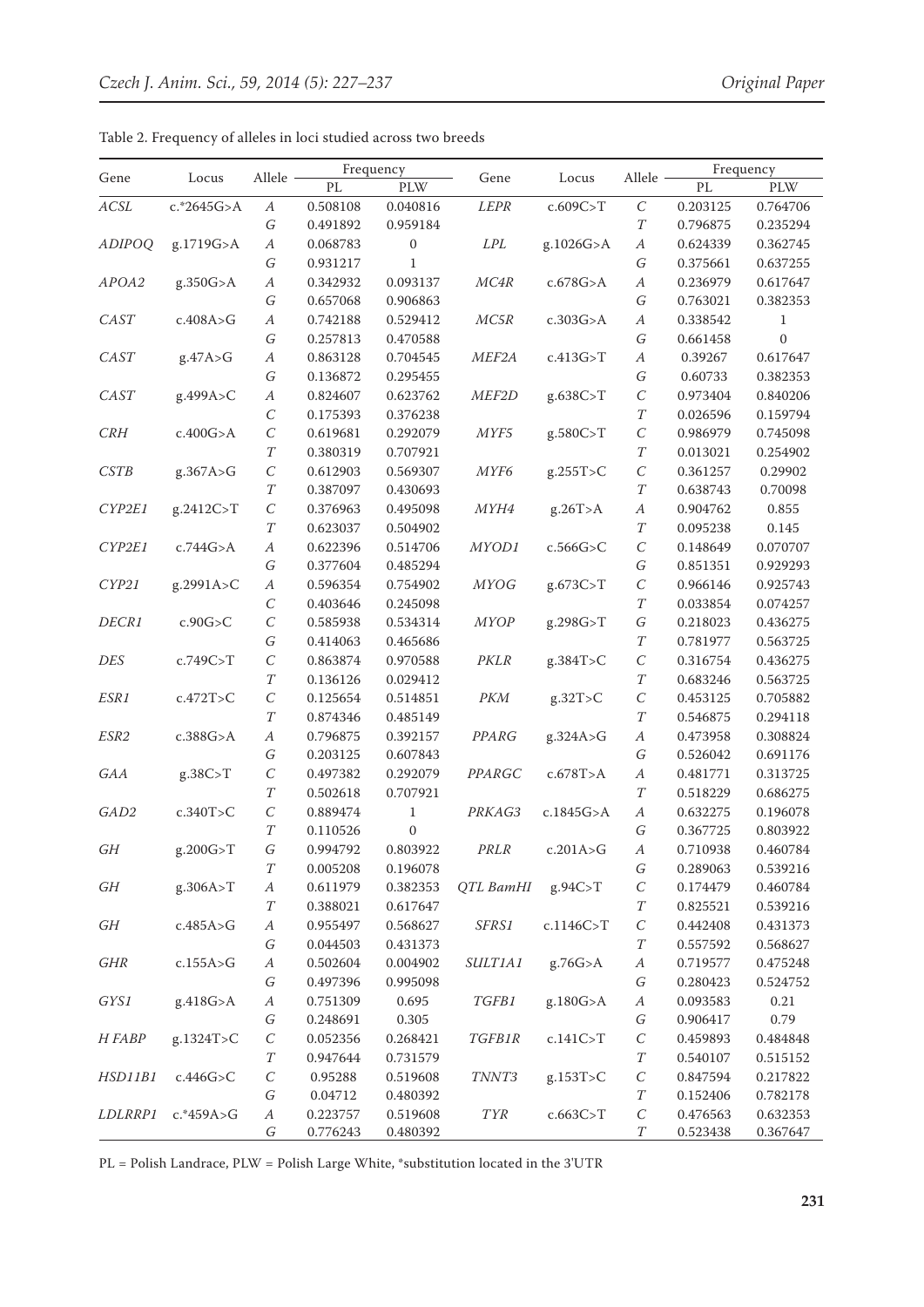

Figure 1. Categorization of loci to meatness  $H(M|{\mathcal S}_i)$  = conditional entrophy, number of chromosomes given in parentheses

considerable association between this gene and two meat quality traits (pH and glycogen). By the way, it should be stressed that imprinted action of this gene has been registered by the authors. These results were obtained for crossbreeding populations. Thus, by definition the estimated effects are higher due to greater heterozygosity compared to outbreed genetic groups. The impact of *PRKAG3* was also investigated by Koćwin-Podsiadła et al. (2006). They reported significant association of this locus with the meat production traits.

A majority of the loci studied showed relatively small contributions in meatness. The effects of some of them have been described in literature. For instance, several single nucleotide polymorphisms in *CAST* have been associated with carcass



Figure 2. Categorization of chromosomes to meatness  $H(M|S_i)$  = conditional entrophy,  $\Box$  = chromosomes with the most significant contribution to the trait

quality (Krzęcio et al., 2007; Lindholm-Perry et al., 2009; Škrlep et al., 2010b)

Sieczkowska et al. (2010) showed the impact of two genes (*PKM2* and *CAST*) on their expression levels in muscles and some traits. However, the effects were strongly dependent on parental components. A larger one was estimated for the Duroc paternal side, whereas negligible impacts were registered on several genes (located on different chromosomes as well). Significant effect of *CAST* gene on meat quality was also reported by Gandolfi et al. (2011).

*Combined effects of SNPs groups from single chromosomes.* It can be observed that chromosomal effects depend on a number of identified loci. On the other hand, these effects of particular chromosomes (with the same number of loci) in meatness vary as well. For instance, in the case five chromosomes (1, 4, 2, 6, and 12), five loci per each, were studied and considerable differences among them were observed (Figure 2). The largest effects were observed for chromosome 1 (including *MEF2A:c.413G>T*, *MC4R:c.678G>A*, *ESR2:c.388G>A*, *TGFB1R:c.141C>T*, *ESR1:c.472T>C*). Although single effects of these loci were relatively small, their combined effects were considerably larger compared to hypothetical additive effects of single loci. This indicates that interlocus effects should be considered for chromosome 1 (Figure 2). Also interlocus effects may be suggested for some other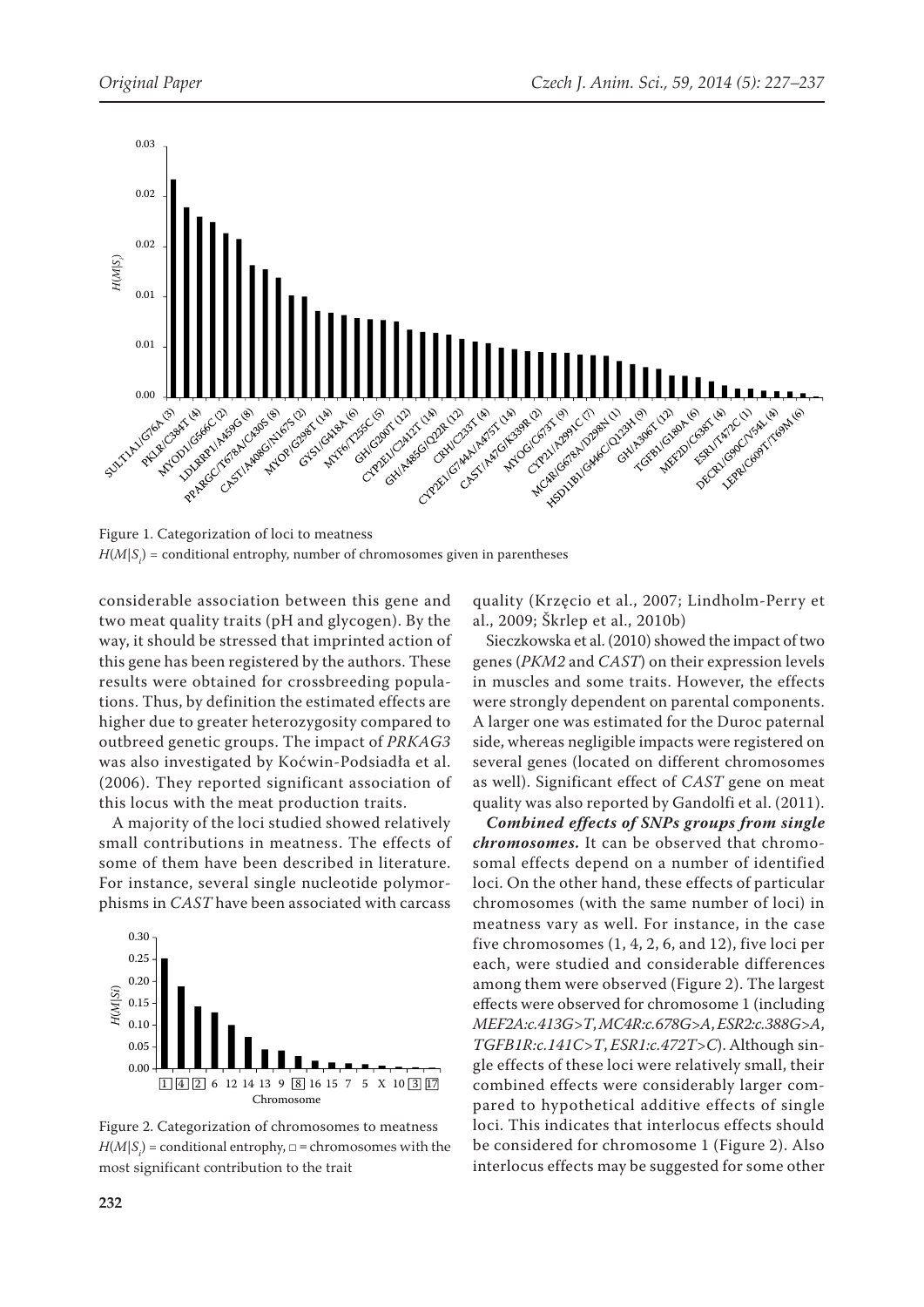| Locus                            | Significance level | Locus                            | Significance level |
|----------------------------------|--------------------|----------------------------------|--------------------|
| $ACSL:c.*2645G>A$                | 0.9183             | LEPR:c.609C>T (p.Thr69Met)       | 0.6034             |
| ADIPOQ:g.1719G>A (p.Val60Ile)    | 0.2429             | LPL:g.1026A>G                    | 0.3347             |
| APOA2:g.350G>A                   | 0.3723             | MC4R:c.678G>A (p.Asp298Asn)      | 0.4341             |
| CAST:c.408A > G(p.Asn167Ser)     | 0.0619             | MC5R:c.303G>A (p.Thr109Ala)      | 0.5719             |
| CAST:g.47A > G (p.Lys339Arg)     | 0.9029             | MEF2A:c.413G > T                 | 0.1237             |
| $CAST:g.499A > C$ (p.Arg728Ser)  | 0.0219             | MEF2D:g.638C>T                   | 0.2821             |
| $CRH:c.233C>T$ (p.Gly400Ala)     | 0.1979             | MYF5:g.580C > T                  | 0.3787             |
| CSTB:g.367A > G                  | 0.0081             | MYF6:g.255T>C                    | 0.0459             |
| CYP2E1:c.744G>A (p.Ala475Thr)    | 0.3288             | MYH4:g.26T>A                     | 0.4704             |
| CYP2E1:g.2412C>T                 | 0.2785             | MYOD1:c.566G>C                   | 0.0118             |
| CYP21:g.2991A>C                  | 0.0834             | MYOG:g.673C > T                  | 0.7337             |
| DECR1:c.90G>C (p.Val54Leu)       | 0.4792             | MYOP:g.298G > T                  | 0.7615             |
| DES:c.749C>T                     | 0.5247             | PKLR:g.384C > T                  | 0.0002             |
| ESR1:c.472T>C                    | 0.9801             | PKM2:g.32T>C                     | 0.8552             |
| ESR2:c.388G>A (p.Val317Met)      | 0.4938             | PPARG:g.324A > G                 | 0.9761             |
| GAA:g.38T>C                      | 0.0429             | PPARGC:c.678T>A (p.Cys430Ser)    | 0.0053             |
| GAD2:c.340C > T                  | 0.5756             | PRKAG3:c.1845G>A (p.Val249Ile)   | 0.1941             |
| GH:g.306A > T                    | 0.3113             | $PRLR: c.201A > G$ (p.Ser591Gly) | 0.7082             |
| GH:c.485A>G (p.Gln22Arg)         | 0.6352             | QTL BamHI:g.94 $C > T$           | 0.417              |
| GH:g.200G > T                    | 0.3826             | SFRS1:c.1146C>T                  | 0.0019             |
| GHR:c.155A>G                     | 0.9474             | SULT1A1:g.76G>A                  | 0.0178             |
| GYS1:g.418G > A                  | 0.6008             | TGFB1:g.180G>A                   | 0.0999             |
| H FABP:g.1324T>C                 | 0.0708             | TGFB1R:c.141C>T(p.Pro8Ser)       | 0.0750             |
| $HSD11B1:c.446G>C$ (p.Gln123His) | 0.8753             | TNNT3:g.153T>C                   | 0.0027             |
| $LDLRRP1:c.*459A>G$              | 0.0207             | TYR: c.663C > T                  | 0.7312             |

Table 3. Significance of the effects of individual loci on meatness

Loci in bold have the most significant contribution to the trait, \*substitution located in the 3'UTR

chromosomes, mainly chromosomes 2, 4, and 6. The obtained results confirmed the presence of more loci on chromosome 4 affecting fatness and growth (Marklund et al., 1999). Also Ovilo et al. (2002) reported that chromosomes 4 and 6 contain a loci determining meat quality traits. However, they estimated non-significant epistatic interactions for these characters. On the other hand, some authors (Uemoto et al., 2009; Groβe-Brinkhaus et al., 2010) suggested that epistasis might be an important component of production traits (including meatness) in pigs. It should be noted that the above mentioned considerable interlocus effects were estimated for crossbred populations.

The smallest effects were estimated for chromosomes with one identified locus (Figure 2). These effects also vary among chromosomes. They can be directly determined by both genotype frequencies and additive effects of these loci. On the other hand, an interaction among and within loci may also be shown in the ranking of chromosomes. Complex genetic determination of meatness has been reported by a number of authors (Kamiński et al., 2009; Srikanchai et al., 2010; Weisz et al., 2011; Fontanesi et al., 2012).

*Relationships among loci.* To summarize better the mutual information coefficients, their values were clustered. Figure 3 shows the cluster dendrogram of mutual information coefficients for single loci, which illustrates connectedness among them. These coefficients range from 0 to 1 and show the relationships between pairs of groups and/or single loci. So, strongly related SNPs and/or groups at the same chromosomes, with coefficient of mutual information, are close together on the diagram. The dependencies among studied loci may be influenced by manifold genetic backgrounds, e.g. linkage disequilibrium, meiotic drive, etc. In general, a majority of locus clusters have a mixed composition according to their chromosomal localizations. Also the magnitude of these clusters is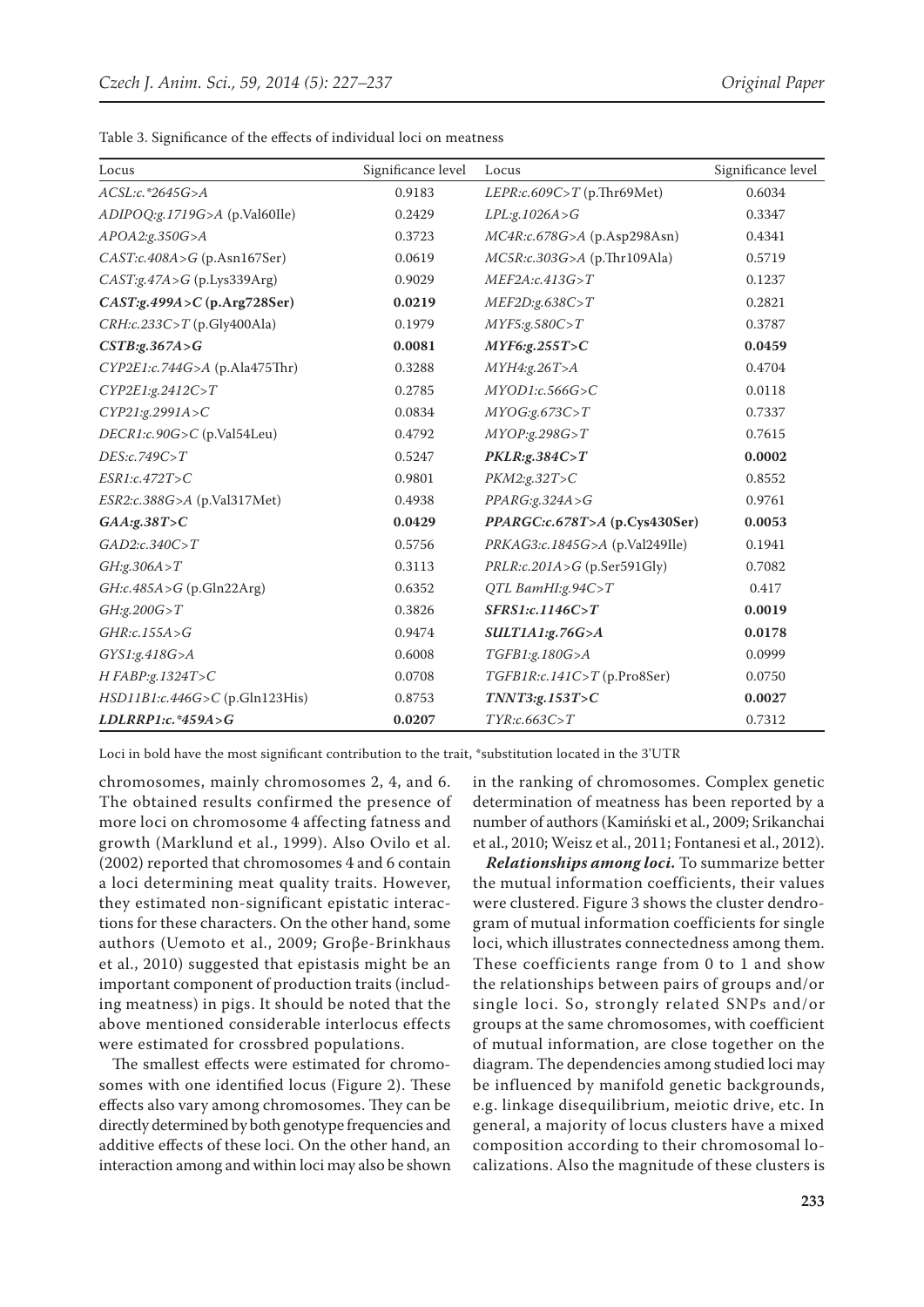Table 4. Effects of individual chromosomes on meatness

| Chromosome   |                                 | Number of loci | Number of combined |                    |  |
|--------------|---------------------------------|----------------|--------------------|--------------------|--|
| No.          | loci                            | studied        | genotypes          | Significance level |  |
|              | TGFB1R:c.141C>T(p.Pro8Ser)      | $\bf 5$        |                    |                    |  |
|              | <i>MEF2A:c.413G&gt;A</i>        |                |                    |                    |  |
| $\mathbf{1}$ | ESR1:c.472T>C                   |                | 17                 | 0.0435             |  |
|              | MC4R:c.678G>A (p.Asp298Asn)     |                |                    |                    |  |
|              | ESR2:c.388G>A (p.Val317Met)     |                |                    |                    |  |
|              | TNNT3:g.153T>C                  |                |                    |                    |  |
|              | CAST:c.408A > G(p.Asn167Ser)    |                |                    |                    |  |
| $\mathbf{2}$ | CAST:g.47A>G(p.Lys339Arg)       | 5              | 14                 | 0.0246             |  |
|              | MYOD1:c.566G>C                  |                |                    |                    |  |
|              | $CAST:g.499A > C$ (p.Arg728Ser) |                |                    |                    |  |
| 3            | SULT1A1:g.76G>A                 | $\mathbf{1}$   | 3                  | 0.0178             |  |
|              | APOA2:g.350G>A                  |                |                    |                    |  |
|              | MEF2D:g.638C > T                |                |                    |                    |  |
| 4            | PKLR:g.384C > T                 | 5              | 24                 | 0.0006             |  |
|              | DECR1:c.90G>C (p.Val54Leu)      |                |                    |                    |  |
|              | CRH:c.400G>A                    |                |                    |                    |  |
| 5            | MYF6:g.255T>C                   | $\mathbf{2}$   | 5                  | 0.1869             |  |
|              | MYF5:g.580C > T                 |                |                    |                    |  |
|              | GYS1:g.418G>A                   |                |                    |                    |  |
|              | H FABP:g.1324T>C                |                |                    |                    |  |
| 6            | LEPR:c.609C>T (p.Thr69Met)      | 5              | 21                 | 0.1841             |  |
|              | MC5R:c.303A>G (p.Thr109Ala)     |                |                    |                    |  |
|              | TGFB1:g.180G>A                  |                |                    |                    |  |
| 7            | CYP21:g.2991A>C                 | $\mathbf{2}$   | 9                  | 0.1718             |  |
|              | PKM:g.32T>C                     |                |                    |                    |  |
| 8            | $LDLRRP1:c.*459A>G$             | $\mathbf{2}$   | 9                  | 0.0047             |  |
|              | PPARGC:c.678T>A (p.Cys430Ala)   |                |                    |                    |  |
|              | MYOG:g.673C > T                 |                |                    |                    |  |
| 9            | TYR: c.663T>C                   | 3              | 8                  | 0.4364             |  |
|              | HSD11B1:c.446G>C (p.Gln123His)  |                |                    |                    |  |
| 10           | GAD2:c.340C> T                  | $\mathbf{1}$   | $\overline{2}$     | 0.5756             |  |
|              | $GAA:g.38T>C$                   |                |                    |                    |  |
|              | GH:g.200G > T                   |                |                    |                    |  |
| 12           | GH:g.306A > T                   | 5              | 16                 | 0.7873             |  |
|              | $GH:c.485A > G$ (p.Gln22Arg)    |                |                    |                    |  |
|              | MYH4:g.26T>A                    |                |                    |                    |  |
|              | ADPIPOQ:g.1719G>A (p.Val60Ile)  |                |                    |                    |  |
| 13           | CSTB:g.367A > G                 | $\,3$          | $10\,$             | 0.0727             |  |
|              | PPARG:g.324A>G                  |                |                    |                    |  |
|              | CYP2E1:g.2412C>T                |                |                    |                    |  |
| 14           | CYP2E1:c.744G>A (p.Ala475Thr)   | 4              | 19                 | 0.3287             |  |
|              | MYOP:g.298G > T                 |                |                    |                    |  |
|              | LPL:g.1026A>G                   |                |                    |                    |  |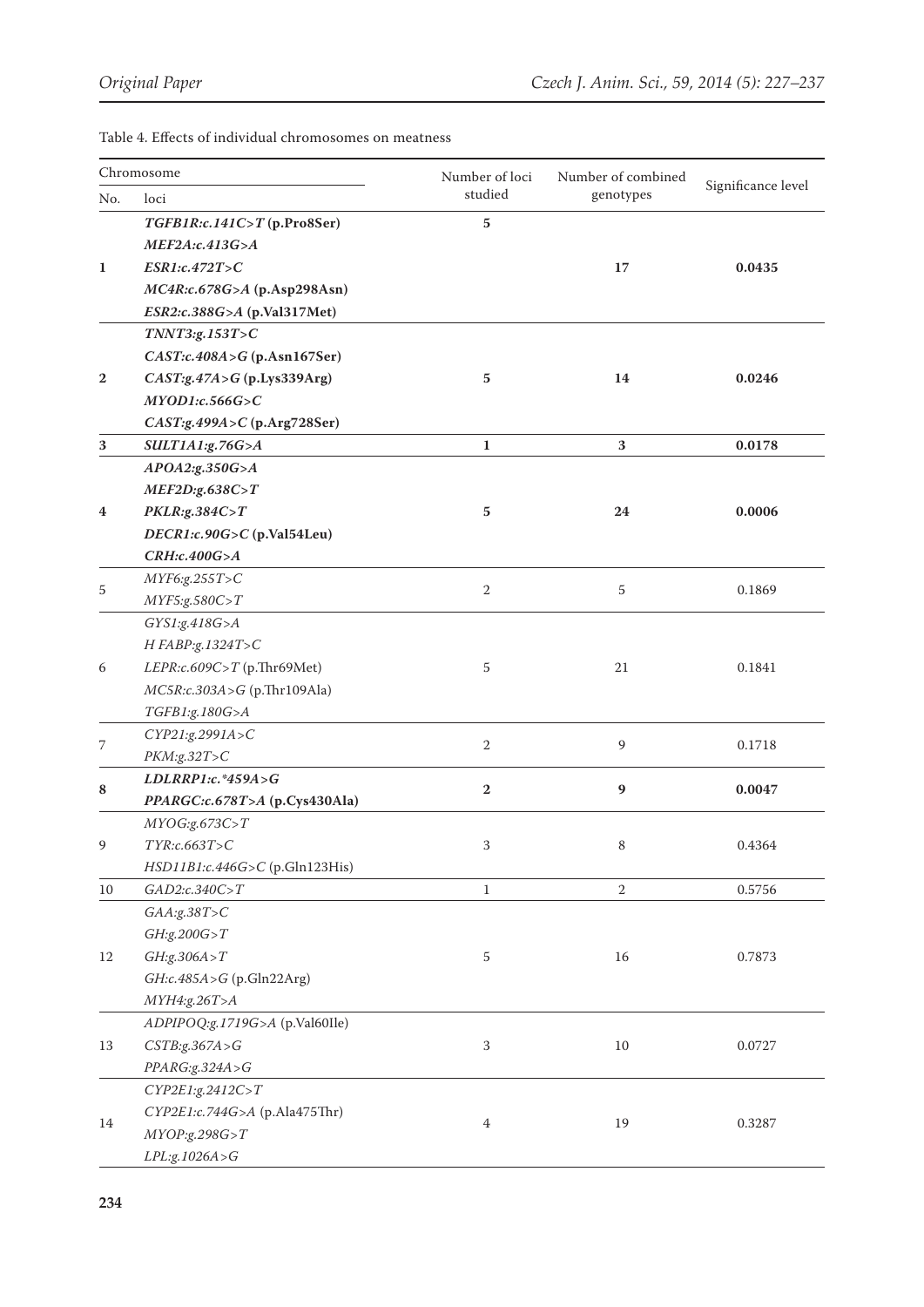| Chromosome       |                                  | Number of loci | Number of combined | Significance level |  |
|------------------|----------------------------------|----------------|--------------------|--------------------|--|
| No.              | loci                             | studied        | genotypes          |                    |  |
| 15               | DES:c.749C > T                   |                |                    | 0.0767             |  |
|                  | $PRKAG3:c.1845G>A$ (p.Val249Ile) | $\overline{2}$ | 5                  |                    |  |
| 16               | $PRLR: c.201A > G$ (p.Ser591Gly) |                |                    | 0.3250             |  |
|                  | GHR: c.155A > G                  | $\overline{2}$ | 8                  |                    |  |
| 17               | SFRS1:c.1146C>T                  |                | 3                  | 0.0019             |  |
| $\boldsymbol{X}$ | QTL BamHI:g.94 $C > T$           |                |                    |                    |  |
|                  | $ACSL:c.*2645G>A$                | $\mathfrak{D}$ | 4                  | 0.3484             |  |

#### Table 4 to be continued

Loci in bold have the most significant contribution to the trait, \*substitution located in the 3'UTR

differentiated. It seems that the gene architecture is connected with meatness complexity, which is affected by the muscle structure and composition. As reported by Hu et al. (2005), quantitative trait loci have been detected for the most important traits in pigs, including carcass composition. Moreover, some authors (e.g. Gilbert et al., 2007) concluded pleiotropic and linked QTL effects on porcine carcass.

*Estimated single locus and chromosomal effects.* Tables 3 and 4 show the results of association analysis for single loci and chromosomal regions, respectively. The performed analysis showed a significant effect of the following ten loci on meatness: *PKLR:g.384T>C, SFRS1:c.1146C>T, P P A R G C : c . 6 7 8 T > A , T N N T 3 : g . 1 5 3 T > C , C S T B : g . 3 6 7 A > G , S U LT 1 A 1 : g . 7 6 G > A , LDLRRP1:c.\*459A>G, CAST:g.499A>C, GAA:g.38C>T,*  and *MYF6:g.255T>C.*

Out of 17 chromosomes included in the present study, six (1, 2, 3, 4, 7, and 8) were found to affect meatness significantly. It should be noted that this is not directly connected with the number of loci identified at particular chromosomes and their single effects. For instance, in the case of uni-locus association analysis, no statistically significant effects were estimated for each five loci from chromosome 1. It can result from at least two reasons. Firstly, when single genotype effects were examined, statistical inferences were based on a relatively small number of degrees of freedom. Secondly, it can suggest a theoretical large interaction effect among the five loci from chromosome 1. Generally, the results correspond with the ranking of loci performed via conditional entropy (see Figure 1), where the participation of three loci (*ESR1:c.472T>C, ESR2:c.388G>A*  (p.Met317Val)*, MC4R:c.678G>A* (p.Asp298Asn))



Figure 3. Cluster dendrogram of the analyzed loci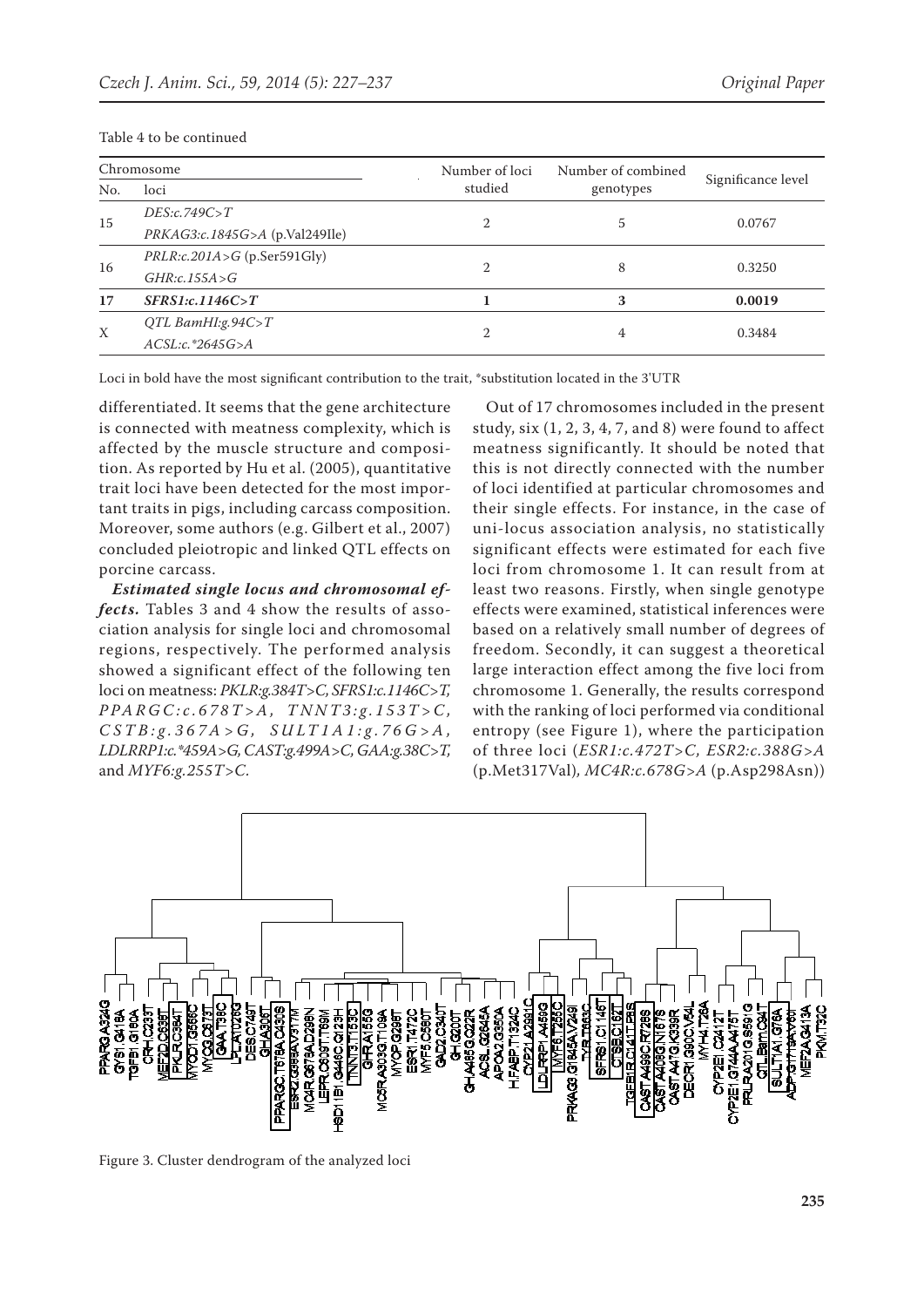is regarded as negligible. However, in the case of chromosomes 2 and 4, the effects of the five loci identified on each of them varied. Finally, combined influences were considerably larger compared to single ones, whereas for loci from chromosome 8, both single and combined effects were statistically significant. This suggests a large and additive effect of loci *LDLRRP1:c.\*459A>G* and *SFRS1:c.1146C>T.*

*Joint analyzed results.* By definition, an entropy analysis is addressed for discrete variables. Hence, two meatness classes (among five hypothetical ones) were included. It should be noted that statistical inference is based on a linear model, which includes random sire effects as well as fixed genotypic vs. chromosomal and birth year effects. Due to unavailability of a full additive relationship matrix, additive genetic effects of individuals were not included into the analysis. There may be a negligible influence of statistical inference on the significance of genotypic effects since a sire effect is not directly perceived as substitution of an additive polygenic one. Moreover, single genotype vs. single chromosome effects were included into the model. Therefore, the analysis omitted multigenotype effects across chromosome.

## **CONCLUSION**

In the present study, two different statistical approaches were employed to detect loci significantly affecting the meatness of boars. Among 50 SNPs analyzed, the following can be indicated as the most important: *SULT1A1:g.76G>A* (SSC3), *PKLR:g.384T>C* (SSC4), *MYOD1:c.566G>C* (SSC2), *TNNT3:g.153T>C* (SSC2), *GAA:g.38C>T*  $(SSC12)$ ,  $LDLRRP1:c.*459A>G$   $(SSC8)$ , *MYF6:g.255T>C* (SSC5), *CAST:g.499A>C* (SSC2), and *PPARGC:c.678T>A* (SSC15).

*Acknowledgement.* The authors would like to thank anonymous reviewer for her/his useful suggestions and comments.

# **REFERENCES**

- Dekkers J.C.M., Mathur P.K, Knol E.F. (2011): Genetic improvement of the pig. In: Rothschild M.F., Ruvinsky A. (eds): The Genetics of the Pig. 2nd Ed. CAB International, Wallingford, UK, 390–425.
- Dobek A., Borowska A., Moliński K., Szwaczkowski T. (2012): Entropy analysis of performance test results of

warmblood stallions. Journal of Animal and Feed Sciences, 21, 77–88.

- Dvořáková V., Stupka R., Šprysl M., Čítek J., Okrouhlá M., Kluzáková E., Kratochvílová H. (2011): Effect of the missense mutation Asp298Asn in *MC4R* on growth and fatness traits in commercial pig crosses in the Czech Republic. Czech Journal of Animal Science, 56, 176–180.
- Fontanesi L., Galimberti G., Calo D.G., Fronza R., Martelli P.L., Scotti E., Colombo M., Schiavo G., Casadio R., Buttazzoni L., Russo V. (2012): Identification and association analysis of several hundred single nucleotide polymorphisms within candidate genes for back fat thickness in Italian large White pigs using a selective genotyping approach. Journal of Animal Science, 90, 2450–2464.
- Gandolfi G., Pomponio L., Erbjerg P., Karlsson A.H., Nanni Costa L., Lametsch R., Russo V., Davoli R. (2011): Investigation on *CAST, CAPN1* and *CAPN3* porcine gene polymorphisms and expression in relation to post-mortem calpain activity in muscle and meat quality. Meat Science, 88, 694–700.
- Gilbert H., Le Roy P., Milan D., Bidanel J.P. (2007): Linked and pleiotropic QTL influencing carcass composition traits detected on porcine chromosome seven. In: Book of Abstracts of EAAP. Dublin, Ireland, abstract No. 1383, 1–8.
- Groβe-Brinkhaus C., Jonas E., Buschbell H., Phatsara C., Tesfaye D., Jüngst H., Looft Ch., Schllander K., Tholen E. (2010): Epistatic QTL pairs associated with meat quality and carcass composition traits in a porcine Duroc × Pietrain population. Genetics Selection Evolution, 42, 39.
- Haley S.C., Knott S.A. (1992): A simple regression method for mapping quantitative trait loci in line crosses using flanking markers. Heredity, 69, 315–324.
- Hamill R.M., McBryan J., McGee C., Mullen A.M., Sweeney T., Talbot A., Cairns M.T., Davey G.C. (2012): Functional analysis of muscle gene expression profiles associated with tenderness and intramuscular fat content in pork. Meat Science, 92, 440–450.
- Hu Z., Dracheva S., Jang W., Maglott D., Bastiaansen J., Rotschild M.F., Reecy J.M. (2005): A QTL resource and comparison tool for pigs: PigQTLDB. Mammalian Genome, 16, 792–800.
- Janss L.L.G., Van Arendonk J.A.M., Brascamp E.W. (1997): Bayesian statistical analysis for presence of single genes affecting meat quality traits in a crossed pig population. Genetics, 145, 395–408.
- Jobson J.D. (1992): Applied Multivariate Data Analysis. 2nd Ed. Springer-Verlag, New York.
- Kamiński S., Help H., Brym P., Ruśc A., Wójcik E. (2008): SNiPORK – a microarray of SNPs in candidate genes potentially associated with pork yield and quality – development and validation in commercial breeds. Animal Biotechnology, 19, 1–27.